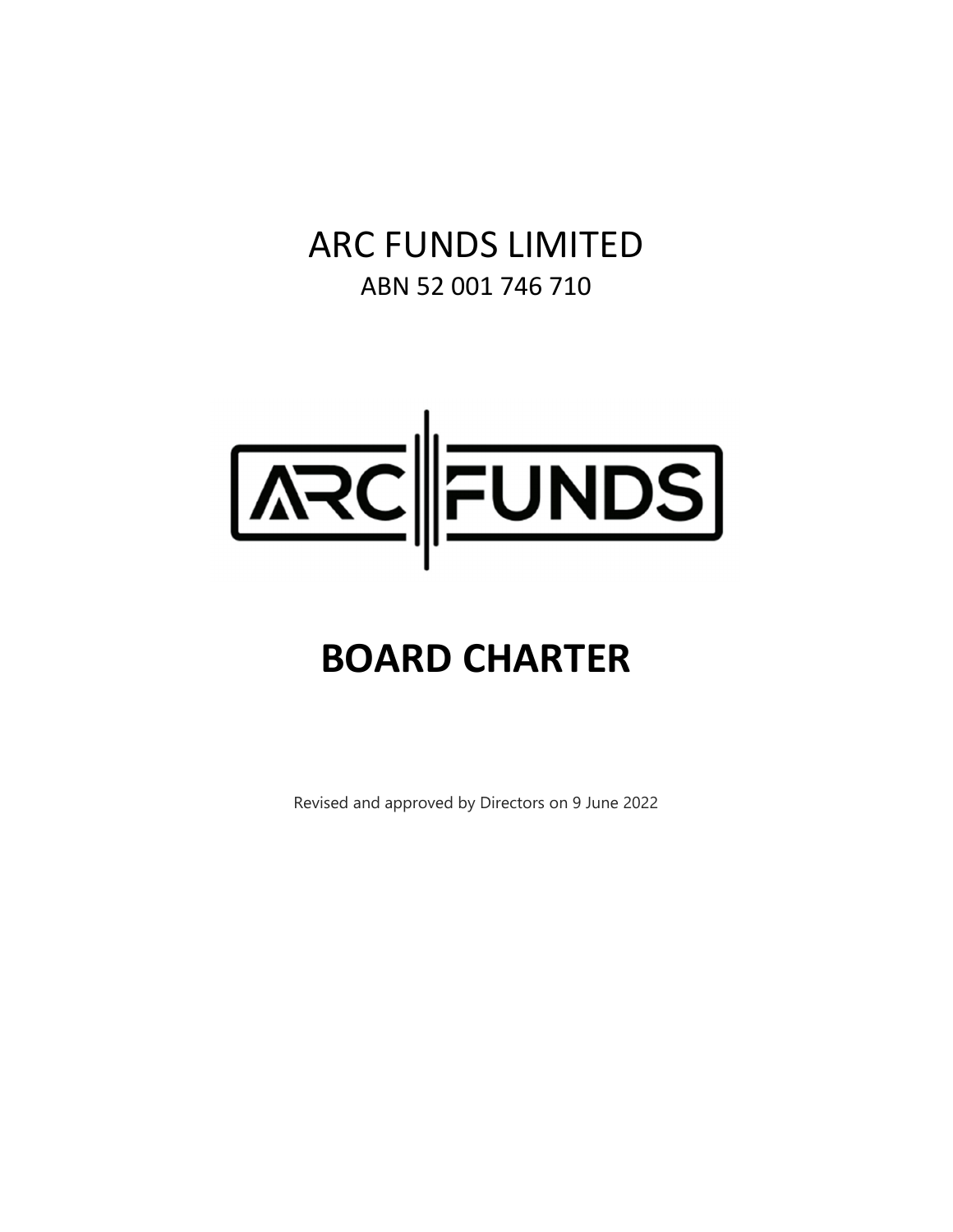# **1. Overview**

The Board of Directors is responsible for and oversees the governance and management of ARC Funds Limited ("**ARC**" or "**the Company**").

ARC's shareholders approve the appointment of Directors and hold them accountable for the performance of the Company. A key part of Directors' responsibility isto ensure that an effective corporate governance structure operates in theCompany.

The governance structure should ensure that reasonable financial targets are set and achieved and risk is properly managed, while taking into account the interests of shareholders, customers, employees, creditors and the general public. As well, ARC's corporate governance culture – our way of doing business – including leadership by the Board and senior management, is important to ARC's continuing success.

This Board Charter sets out the functions of ARC's Board – describing the structure of the Board and committee and other obligations of Directors.

# **2. Functions of the Board**

The Board strives to build sustainable value for shareholders whilst protecting the assets and reputation of the Company. Its functions include:

- approving ARC strategies, budgets, plans and policies;
- assessing performance against business plans to monitor both the performance of management as well as the continuing suitability of businessstrategies;
- reviewing operating and financial information to understand at all times the state of the Company;
- considering management recommendations on proposed acquisitions, divestments and significant capital expenditure;
- considering management recommendations on capital management, the issue or allotment of equity, borrowings and other financingproposals;
- ensuring that the Company operates an appropriate corporate governance structure, in particular ensuring that ARC acts legally and responsibly on all matters and that the highest ethical standards are maintained;
- approving ARC's risk management strategy and frameworks and monitoring their effectiveness;
- considering the social, ethical and environmental impact of ARC'sactivities;
- maintaining a constructive and ongoing relationship with the exchanges and regulators, and approving policies regarding disclosure and communications with the market and shareholders; and
- monitoring internal governance including delegated authorities, and monitoring resources available to senior executives.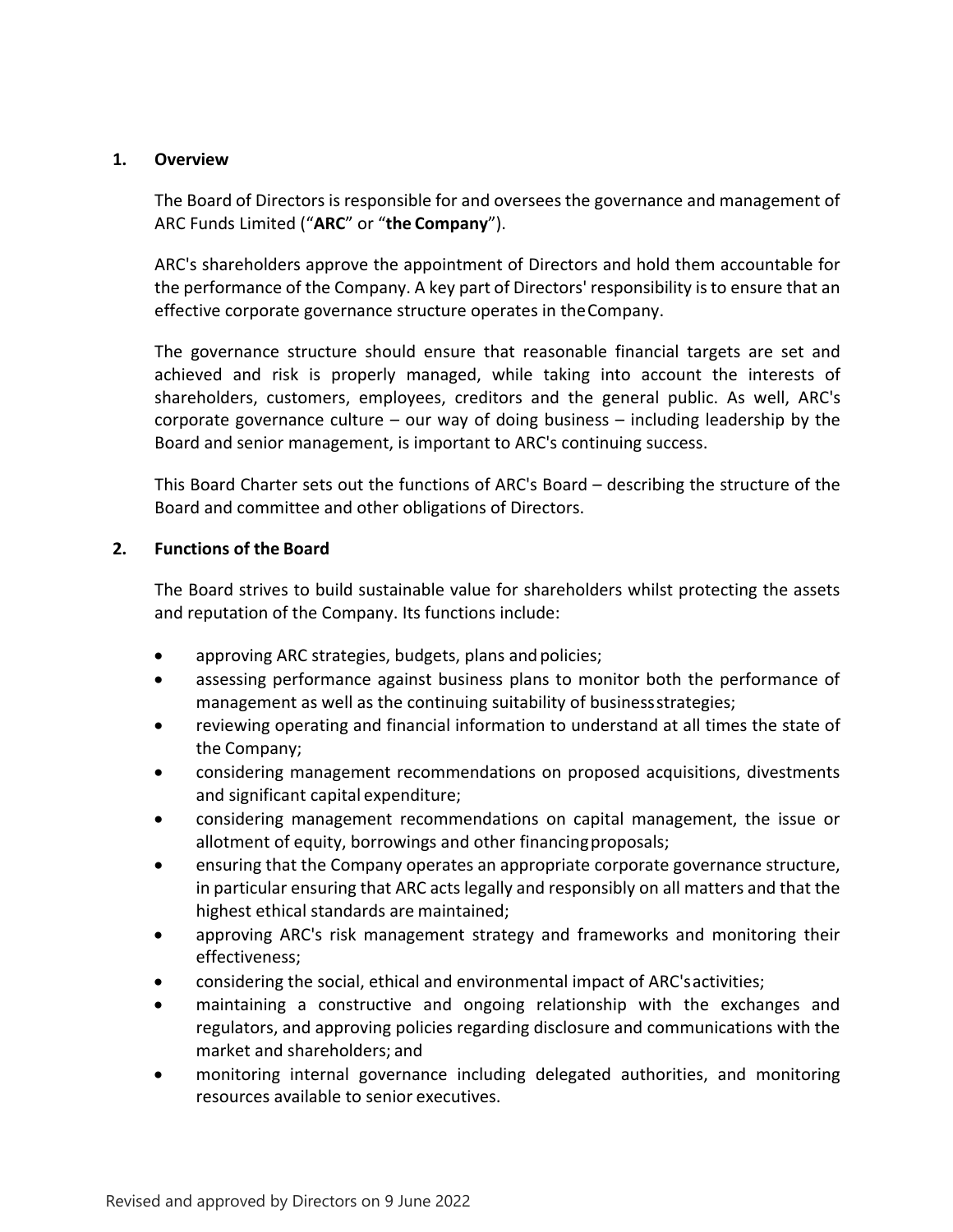

The Board also takes on the role of Nominations and Governance, which includes the following functions:

- determining the appropriate size and composition of the board (in accordance with the Company's Constitution);
- monitoring the balance of skills and experience on the Board and, when necessary, appointing new Directors, for approval by shareholders;
- determining the appropriate criteria (necessary and desirable skills and experience) for appointment of directors;
- recommendations for the appointment and removal of directors;and
- review of Board succession plans.

The functionslisted are matters which the Board specifically reservesfor itself and does not limit the Board's overall duties and responsibilities. The Board may delegate consideration to a committee of the Board specifically constituted for the relevant purpose, to assist the Board to discharge its obligations.

The ARC Board is also responsible for:

- appointing, evaluating, rewarding or removing the Lead Executive/CEO/Executive Chair ("**Lead Executive**") and approving appointments, the remuneration or removal of senior management, including the Chief Financial Officer and CompanySecretary:
- defining the terms and conditions of appointment to and retirement from the Board:
- determining the remuneration of non-executive directors, within the aggregate amount approved by shareholders:
- overseeing induction for non-executive directors:
- the evaluation of the Board's performance:
- develop and maintain best practices human resources policies andprocedures:
- overseeing ARC's remuneration framework:
- approving superannuation arrangements, guidelines for employee share plans, remuneration incentive policies, and recruitment, retention and termination policies:
- reviewing succession planning for executives:
- monitoring key risks (where necessary) to the business in the areas of safety, occupational health and environmental issues:
- approving policies (where necessary) on and overseeing the management of workplace health, safety and environmental issues; and reviewing and monitoring ARC's strategic and operational approach to the environment andsustainability.

With the guidance of the Risk and Audit committee:

 approving policies on and overseeing the management of business and financial risks, interest rate and commodity price risks: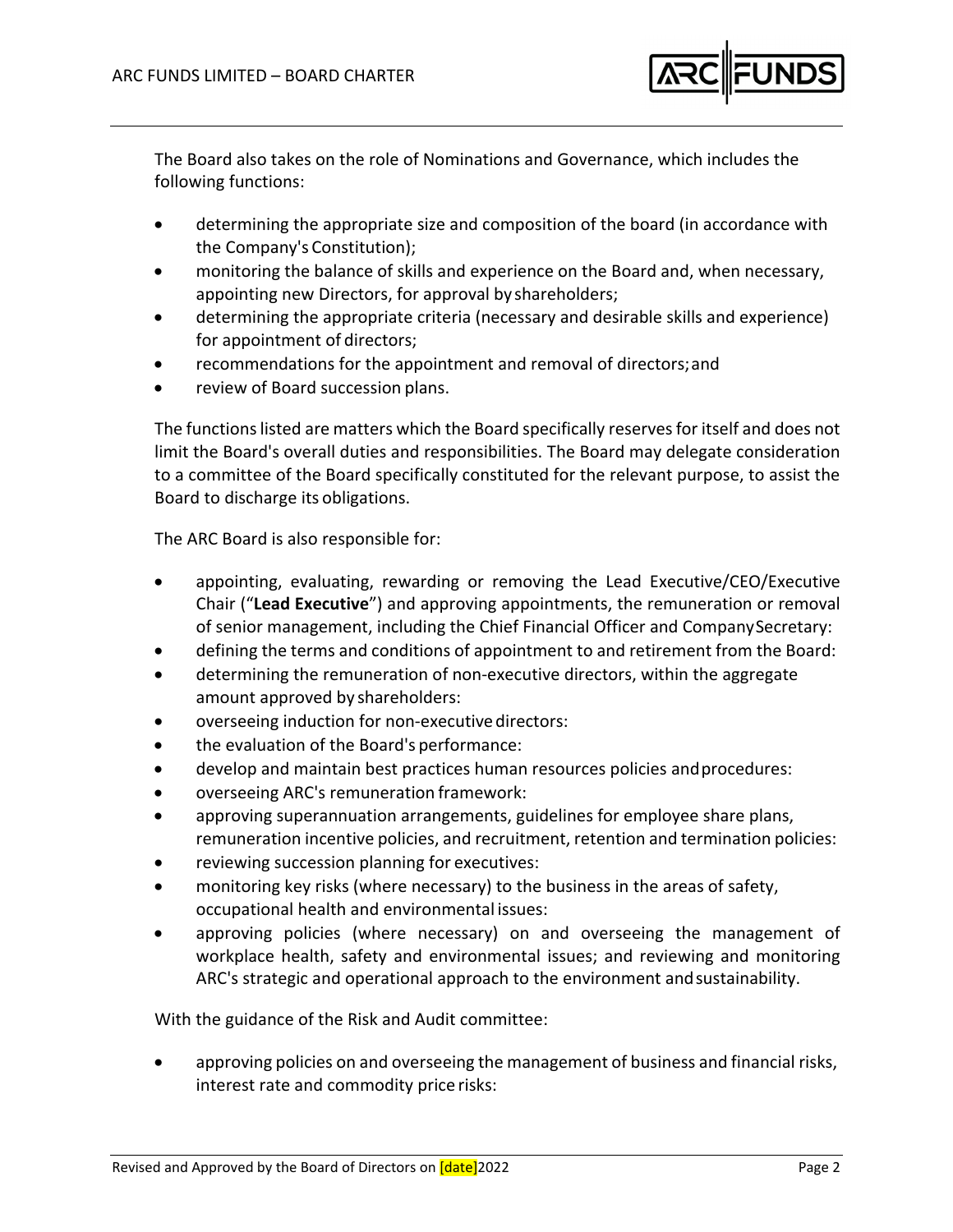

- reviewing and monitoring processes and controls to maintain the integrity of accounting and financial records and reporting; including the independence and performance of the external auditor:
- reviewing ARC's corporate governance framework, including company policies and levels of authority:
- approving financial results and reports for public release and dividends to be paid to shareholders.

In addition, the Board may establish a Committee, for a limited time and purpose, to oversee a particularly important project or transaction.

# **3. Powers Delegated to Management**

The Board shall delegate to the Lead Executive the authority and power to manage the Company and its businesses within levels of authority specified by the Board from time to time. The Lead Executive may delegate aspects of his/her authority and power but remains accountable to the Board for the Company'sperformance.

Beyond the functions reserved by the Board, the Board has delegated all authority to manage ARC and its business within the levels of authority specified by the Board from time to time. The Lead Executive is required to report regularly to the Board on the progress being made by ARC's business areas and investments.

The Lead Executive's role includes:

- effective leadership of the management team;
- the development of strategic objectives for the business; and
- the day-to-day management of ARC's operations.

#### **4. Board structure, composition and regeneration**

The composition, structure and proceedings of the Board are primarily governed by the Constitution of the Company (a copy can be found on the Company's website) and the laws governing corporations in jurisdictions where the Companyoperates.

The Board aims to have at all times a Board of Directors with the appropriate mix of skills and experience relevant to ARC's businesses and the Board's responsibilities.

The Board shall identify candidates with appropriate skills and experience to maintain the necessary mix of expertise on the Board.

Before appointment to the Board, candidates shall confirm that they will have sufficient time to meet their obligations to the Company, in light of other commitments.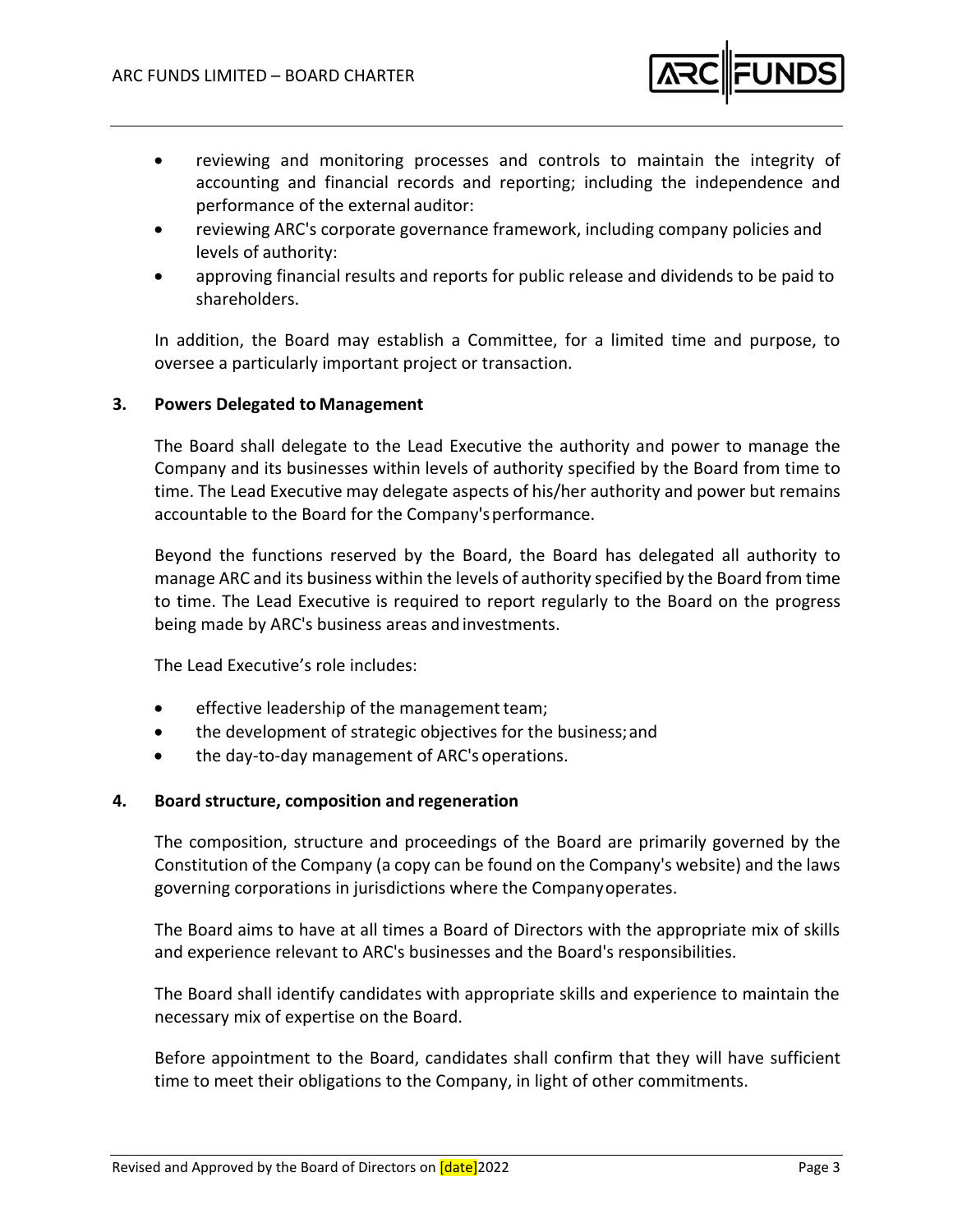

For shareholder meetings where Directors are standing for election or re‐election, the notice of meeting must include each candidate's biographical details, including skills, experience and qualifications; information sufficient to enable an assessment of the independence of the candidate (including details of relationships with the Company and other Directors); Directorships held; particulars of other positions which involve significant time commitments; the term of office already served; any other relevant information, as well as particulars required by law.

New Directors shall be provided with a formal letter of appointment setting out the terms and conditions of appointment, together with a timetable of Board and committee meetings as well as other commitments, information on the Company, and a copy of the Board Charter and relevant Company policies. New Directors shall execute a Deed of Indemnity, Insurance and Access and are required to execute an Agreement requiring the Director to promptly advise ARC of transactions in the Company's shares.

Non-executive Directors are subject to re-election by rotation at least every three years. Newly appointed Directors must seek re‐election at the first general meeting of shareholders following their appointment.

# **5. The Role of Chairman, Independence and Conflicts ofInterest**

The Chairman shall be elected by the board. Aside from any role as lead Executive, the Chairman's role includes:

- providing effective leadership to the Board in relation to all Boardmatters;
- representing the views of the Board to the public;
- convening regular Board meetings throughout the year and ensuring that minutes of meetings accurately record decisions taken and, where appropriate, the views of individual Directors;
- guiding the agenda and conduct of all Boardmeetings;
- reviewing the performance of non-executive Directors and the Board;
- overseeing non‐executive Director and senior management succession;and
- promoting consultative, productive and successful relations between the Board and management.

# *Company Secretary and Information Flow*

The Board appoints and removes the Company Secretary. All Directors shall have direct access to the Company Secretary.

The Company Secretary shall be accountable to the Lead Executive, and to the Board through the Chairman, on all corporate governance matters. The Company Secretary shall be responsible for communication with the Australian Securities Exchange about listing rule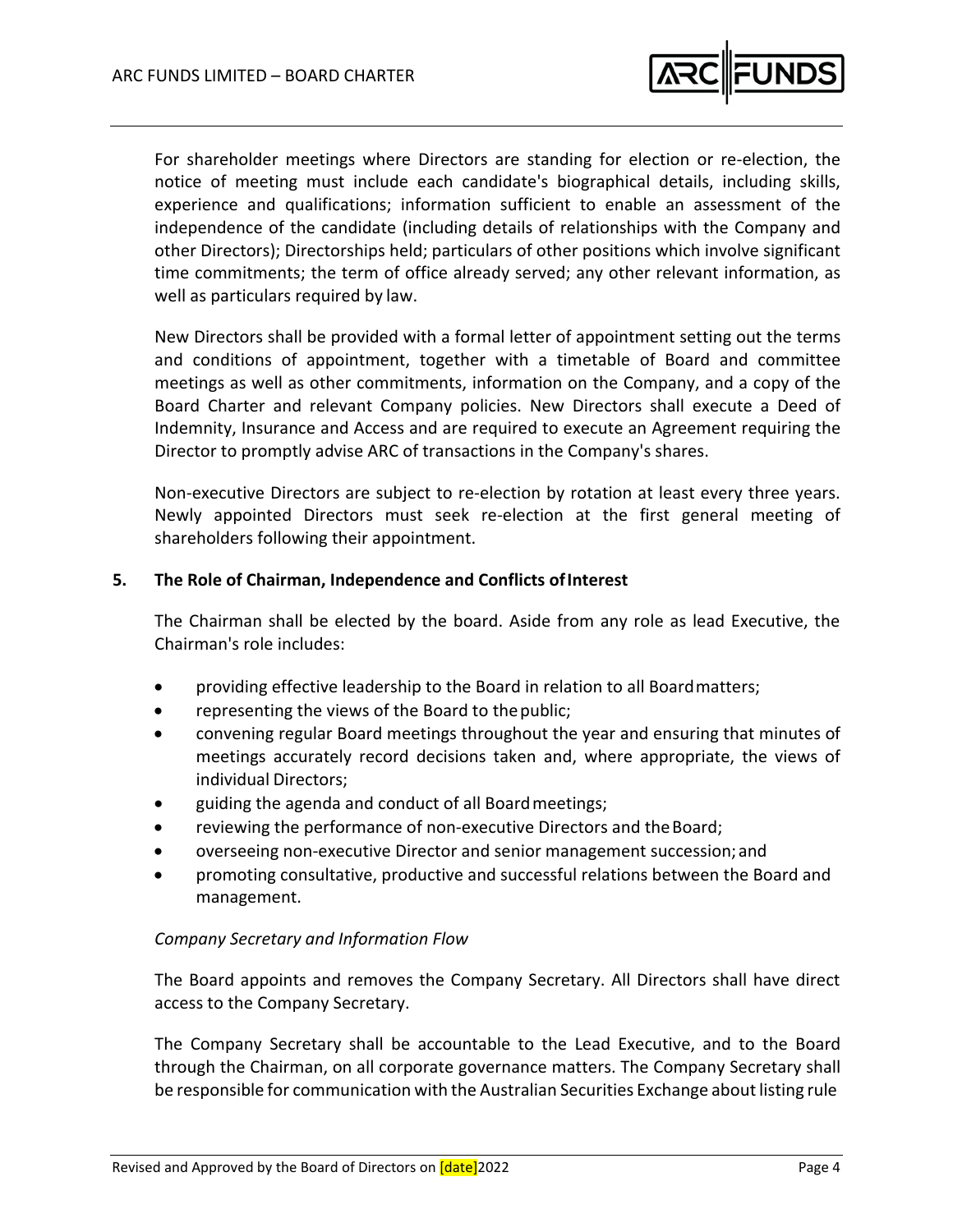

matters. The Company Secretary is responsible for the day‐to day operations of the Company Secretary's office including lodgements with relevant securities exchanges and other regulators, the administration of Board and Board Committee meetings (including preparation of meeting minutes), the management of dividend payments and associated share plans, the administration of ARC and oversight of the relationship with ARC's Share Registrar.

The Chairman shall brief new Directors on their roles and responsibilities and make available the minutes and papers of Board and Committee meetings.

New Directors shall also be briefed by the Lead Executive and other senior executives about the Company, its structure, people, policies and culture, the industries in which it operates and business strategies and performance.

Board papers are distributed at least three days before each meeting. The Lead Executive will ensure a comprehensive monthly performance report is sent to Directors whether or not a Board meeting is scheduled. Directors will have unrestricted access to Company records and information.

Time is to be allocated at Board and Committee meetings for continuing education on significant issues facing the Company and changes to the regulatory environment. This is may include briefings by management and external consultants from time to time.

Directors may obtain independent professional advice at ARC's expense on matters arising in the course of their Board and Committee duties, after obtaining the Chairman's approval. A copy of any such advice shall be provided to all other Directors and they must be advised if the Chairman's approval is withheld.

#### *Non‐executive Directors' Meetings*

The Non-executive Directors are expected to meet on an occasional regular basis, without management present. These meetings include a review of management performance, at the appropriate time.

#### *Independence of Non‐executive Directors*

Due to the currently small nature of the Company, together with the substantial ownership of securities by a small number of shareholders, the Board believes that there is limited benefit in having a majority of the board being comprised of "independent"Directors.

In this context, independent individuals are those who do not satisfy any of the following criteria:

recently employed by ARC or any of its subsidiaries;or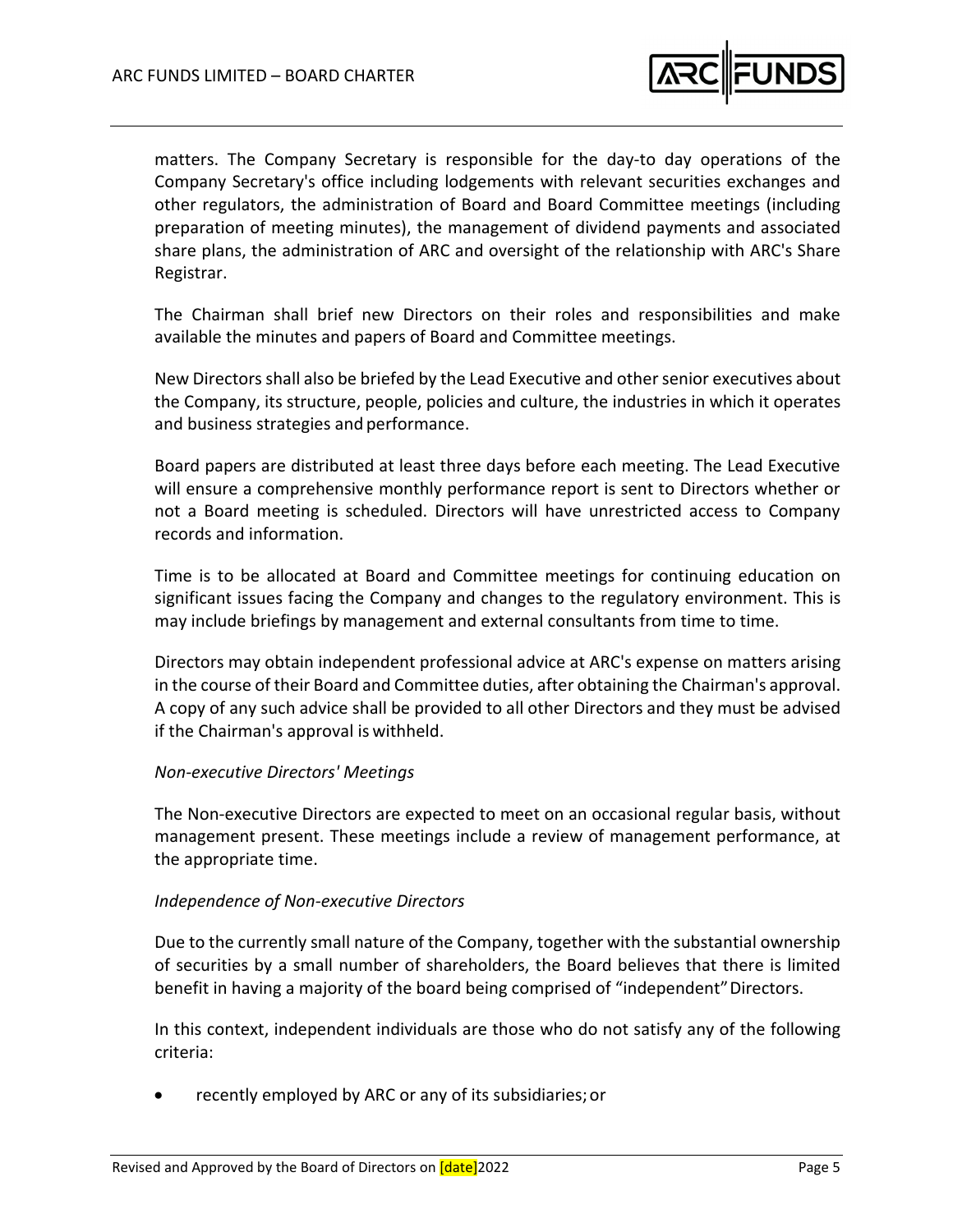

- directly involved in the audit of ARC or any of its subsidiaries;or
- directly involved in the provision of advice or consulting services to ARC where the amount paid during the year for that advice or services exceeded 5% of the total fees earned by that firm or 1% of ARC's consolidated group revenue; or
- a substantial shareholder of ARC, or an officer of, or otherwise associated directly with, a substantial shareholder.

Any change in the nature of the independence status of a non‐executive director must be promptly notified to the Chairman and Company Secretary.

# *Conflict of interest*

Directors must keep the Board advised, on an ongoing basis, of any interests that could potentially conflict with those of ARC and shall advise the Company Secretary of all Directorships held in other companies.

If a potential material conflict of interest arises, the Director concerned shall advise the Chairman prior to any Board meeting at which the issue is to be discussed. The Director shall not receive the relevant Board papers and shall leave the Board meeting while the relevant matter is considered. Any potential conflict of interest must be recorded in the Board minutes.

# **6. Board Committees**

The Board shall operate one Committee being the Risk and Audit Committee.

When appointing members of the Risk and Audit Committee, the Board shall take account of the skills and experience appropriate for that Committee as well as any statutory or regulatory requirements.

The Risk and Audit Committee operated by the Board shall consider and determine the matters for which they are responsible in accordance with their Charter. Copies of the charter of the Risk and Audit Committee shall be published on the Company's website.

# **Review of Board, Committee and Individual Directors' Performance**

The Board should occasionally carry out an informal review of the performance of the Board, its Committee, and each non‐executive Director. The review shall assess:

- the effectiveness of the Board and the Committee in meeting the requirements of its Charter;
- whether the Board and each Committee has members with the appropriate mix of skills and experience to properly perform their functions;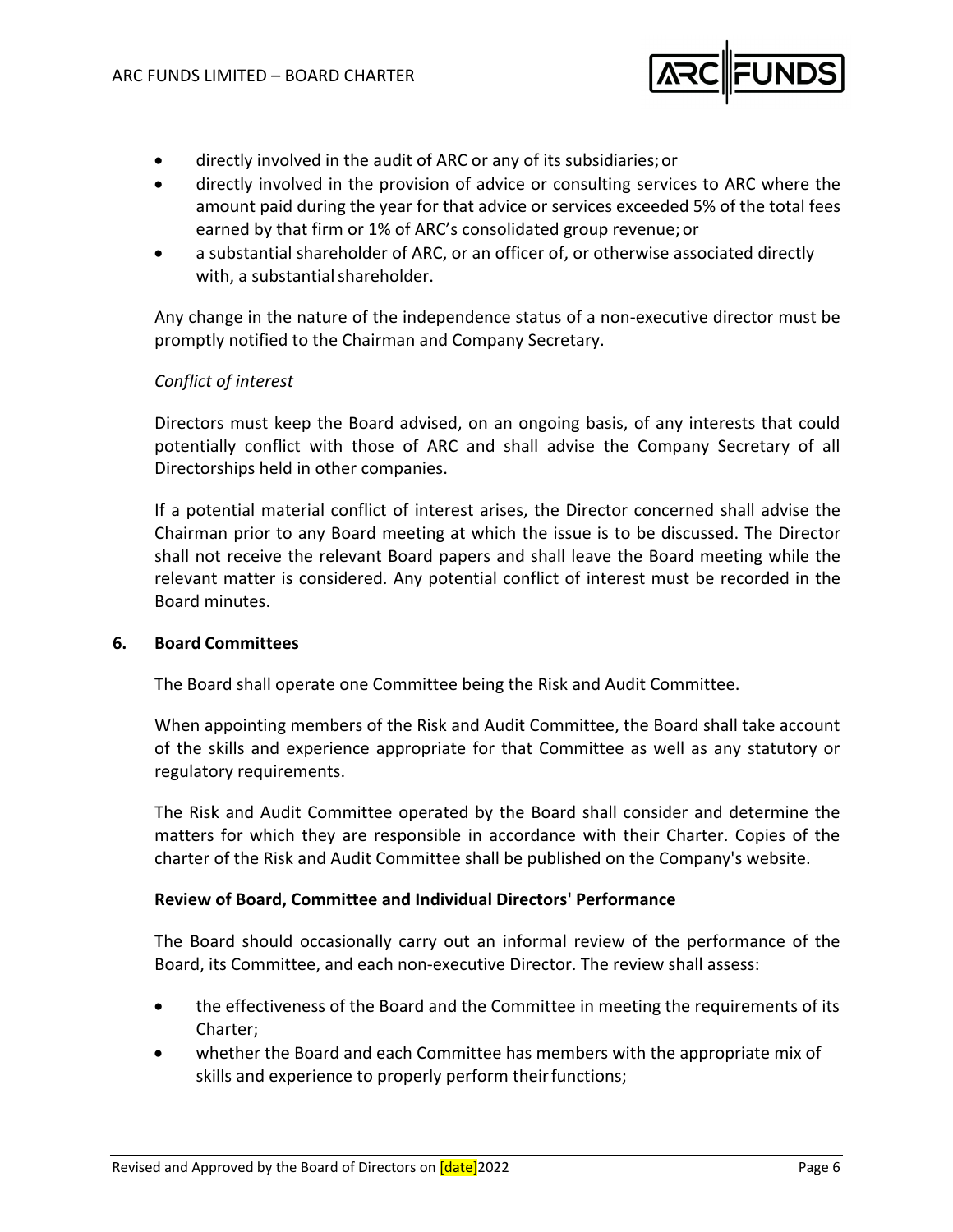

- the contribution made by each Director at meetings and in carrying out their responsibilities as Directors generally, including preparing formeetings;
- whether adequate time is being allocated to ARC matters, taking into account each Director's other commitments;
- the independence of each Non‐executive Director, taking into account the Director's other interests and Directorships;
- whether the content, format and timeliness of agendas, papers and presentations provided to the Board and each committee are adequate for them to properly perform their functions; and
- any other comments or suggestions made during the feedback process.

# **7. Other Directors' obligations**

#### *Shareholding in ARC*

All Directors and senior management are encouraged to acquire a significant beneficial interest in ARC shares.

# *Restrictions on share dealings by Directors*

In accordance with the ARC Securities Trading Policy and the ASX Listing Rules, Directors and senior management may buy or sell ARC shares, or give instructions about their participation in the ARC share plans, at any time during the year except:

- in the periods from 30 June each year until the release of full year results (or appropriate guidance) to ASX;
- from 31 December each year until the announcement of the half‐yearly results (or appropriate guidance) to ASX;
- when they are aware of information at any time which would have a material impact on the price of ARC securities which is not generally known to the market;or
- the Chairman of the Company, at his or her sole discretion, precludes trading in the Company's securities.

All ARC share dealings by Directors must be promptly notified to the Australian Securities Exchange, through the Company Secretary.

A copy of ARC's Securities Trading Policy is available on ARC's website.

# *Confidentiality*

All proceedings of the Board, including Board papers, presentations and other information provided to the Board, shall be kept confidential except as required by law or as agreed by the Board.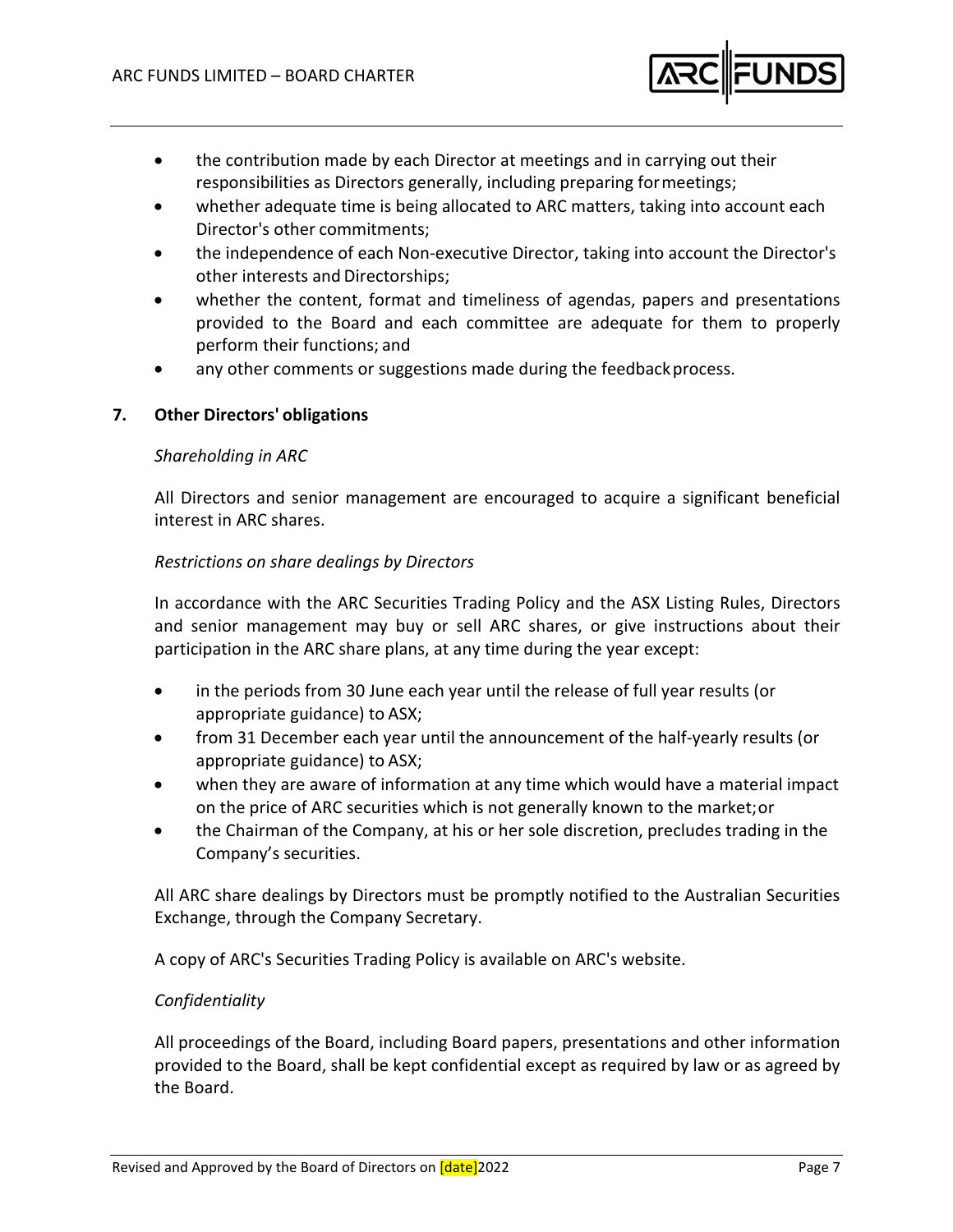

# *Code of conduct*

The Company shall have a Code of Conduct which sets out the way ARC conducts business and guides the behaviour of everyone in ARC – employees and Directors – clearly stating the Company's firm commitment to behaving honestly and fairly. It is made available on the Company's website.

# *Disclosure obligations*

The Board of ARC acknowledges the changes in legislation and community expectation that public releases of information are the responsibility of entire Board of Directors and not just the management of the Company.

Under continuous disclosure laws, ARC must immediately notify the Australian Securities Exchange (ASX) of market sensitive information (unless certain exceptions apply). The ASX requires that the share market is kept continuously informed of such sensitive information. Failure to notify the share market can be a serious criminal offence, exposing the company, its managers and Directors to imprisonment, fines and damages.

Market sensitive information is knowledge that a reasonable person would expect to have a material effect on the price or value of ARC's securities. The financial impact of the information on ARC is important, but strategic and other implications can be equally important in determining whether information is market sensitive.

ASX Listing Rule 3.1 requires ARC to notify the ASX immediately if it has, or becomes aware of, any information concerning ARC that a reasonable person would expect to have a material effect on the price or value of ARC's securities.

Disclosure under ASXLR 3.1 is not required if:

- a reasonable person would not expect the information to be disclosed; and
- the information is confidential and ASX has not formed the view that the information has ceased to be confidential; and
- one or more of the following applies:
	- it would be a breach of a law to disclose the information;
	- **the information concerns an incomplete proposal or negotiation;**
	- **the information comprises matters of supposition or is insufficiently definite to** warrant disclosure;
	- the information is generated for the internal management purposes of ARC; or
	- **the information is a trade secret.**

All three of those elements must be satisfied, before the exception applies.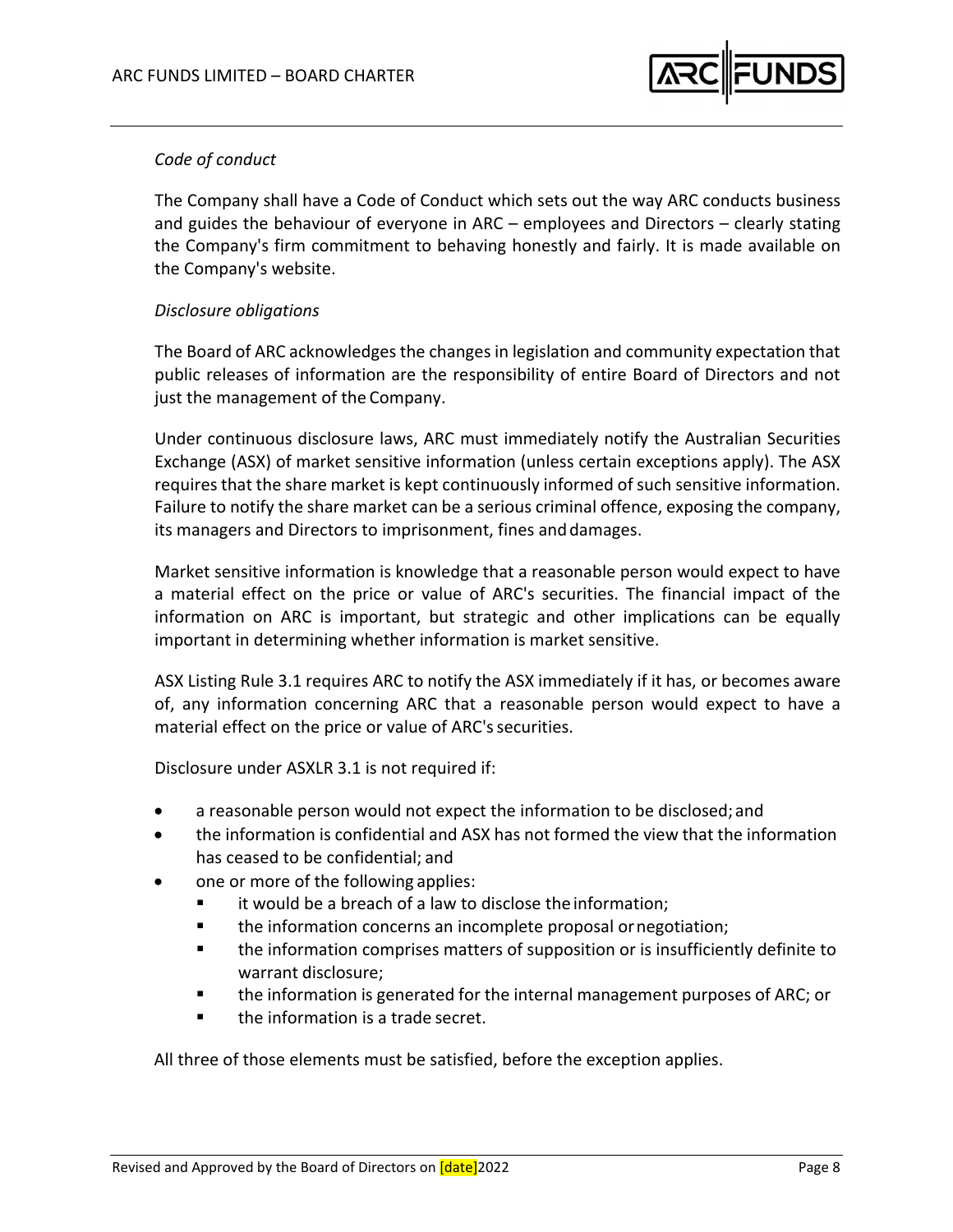

# *Management of Disclosure Obligations at ARC*

The Board requires Management, led by the Lead Executive, to ensure the Board is kept informed of matters the Board needs to be involved in regarding disclosure. The Lead Executive's authorisation must be given in any decision relating to disclosure.

The Company Secretary provides regular reports to the Board on the matters which have been (and are currently being) considered for Disclosure by the Committee.

All ARC senior employees people are required to:

- consider whether any information, transaction or event of which they are aware may be market sensitive;
- immediately advise the Lead Executive and Company Secretary of any issues which could develop into market sensitive information;
- immediately inform the Lead Executive and Company Secretary of any information that they believe may be market sensitive; if any employee is in doubt about whether information requires disclosure, they should pass it on.
- ensure that the information is not disclosed to anyone outside ARC before the ASX is notified. ARC's employees may only review the issue with Company colleagues (or ARC's professional advisers) who need to know about it to do their job properly. and
- immediately advise the Lead Executive and Company Secretary if the ASX has not been told about market sensitive information and it is discovered that outsiders know about the information.

# *Process for disclosure*

The Board will assess any issues referred to it and determine whether it is disclosable, in accordance with ARC's continuous disclosure obligations. This will also involve a consideration of whether it is necessary and appropriate to request a trading halt from the ASX.

The Company Secretary will prepare a draft announcement, ensuring that the announcement is compliant with applicable listing rules (in particular the requirements of Chapter 5 of the ASX Listing Rules, if applicable);

Once a matter is required to be disclosed, the ASX announcement will be approved by the Board together with an appropriate dissemination strategy, including the Company's website.

#### *Market Rumours*

The Company Secretary monitors the market in an effort to understand the reasons for movements in the ARC share price. If rumours or leaked information are considered to be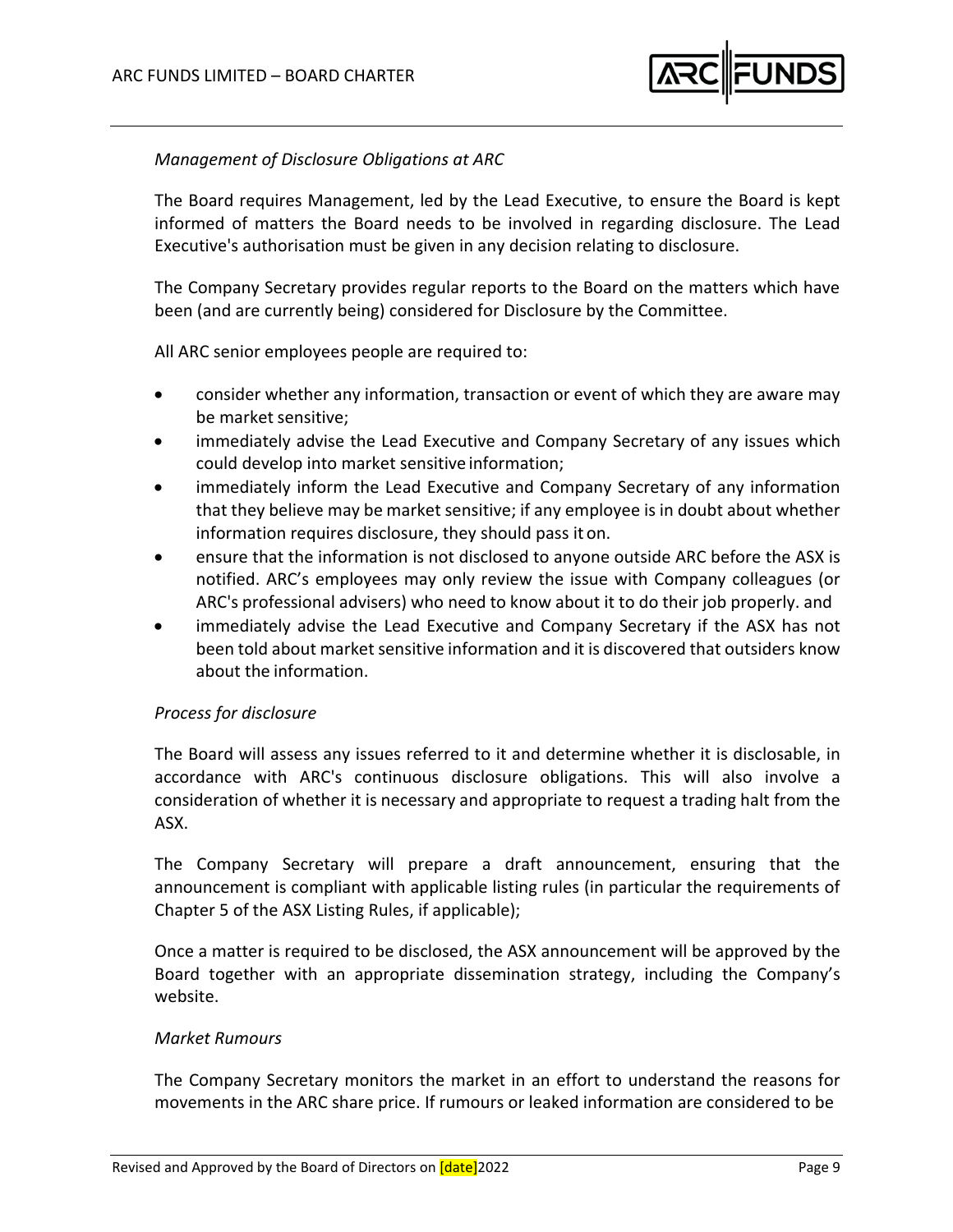

the cause of unexpected movements in the share price, discussions with the ASX will be initiated as soon as practicable.

In general, ARC will not respond publicly to market rumours or speculation unless required to do so by the ASX.

# *Contact with Stockbrokers, Financial Analysts and the Media*

It is a criminal offence to divulge market sensitive information to anyone who may take advantage of it before it is disclosed to the ASX.

The following rules apply to all Directors and employees:

- No formal or informal discussions may be held (including off the record discussions) about price sensitive issues with people outside ARC – and especially not with members of the financial community, including stockbrokers, financial analysts, investors, journalists and others who have an interest in market sensitive information unless expressly authorised by the LeadExecutive.
- If discussions with the financial community are authorised by the Lead Executive, before the discussion takes place details of what may be said must be agreed and adhered to;
- With the exception of the Lead Executive, only the Chairman, and with prior clearance from the Lead Executive, specified managers, will normally be authorised to have discussions with the financial community;
- The Lead Executive may only conduct or authorise discussions with members of the financial community, media or other outsidersto:
	- elaborate on information which has already been notified to the ASX;
	- **Part Consolensiats on ARC to promote improved knowledge of ARC, and its** businesses; or
	- **Part of the basic industry or company background information and other matters** of public record.
- It is important that no such discussion includes mention of market sensitive information that was not contained in the original disclosure to the ASX. Outside parties would also be in breach of the law if they passed on market sensitive information as yet undisclosed to the share market. It is in everyone's interest for ARC employees not to discuss such market sensitive issues with non‐companypeople.
- If any new market sensitive information is inadvertently disclosed, the Lead Executive and subsequently the Board of Directors must be urgently advised of the details so that the information can then be immediately released to theASX.
- No matter how damaging, once market sensitive information ceases to be confidential, as when an outside party is informed (no matter how informally or unofficially this may be), ARC must immediately disclose it to theASX.